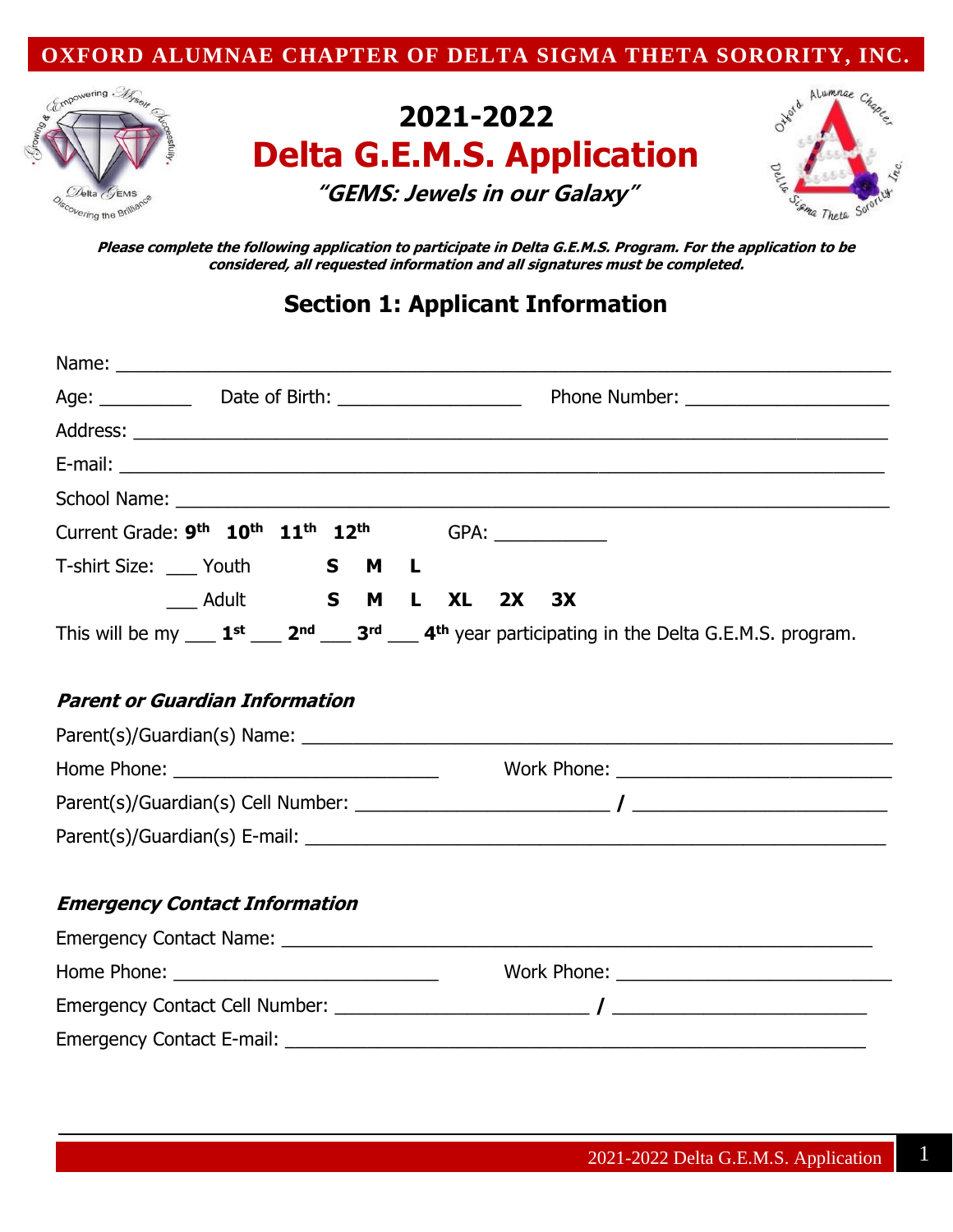#### **Section 2: Applicant Essay** Please answer both questions using a minimum of 500 words.

What do you hope to gain from participating in the Delta G.E.M.S. Program?

Is there anything else (i.e. hobbies/interests, extracurricular activities, goals, etc.) you would like the committee to know about you? Please list it here.